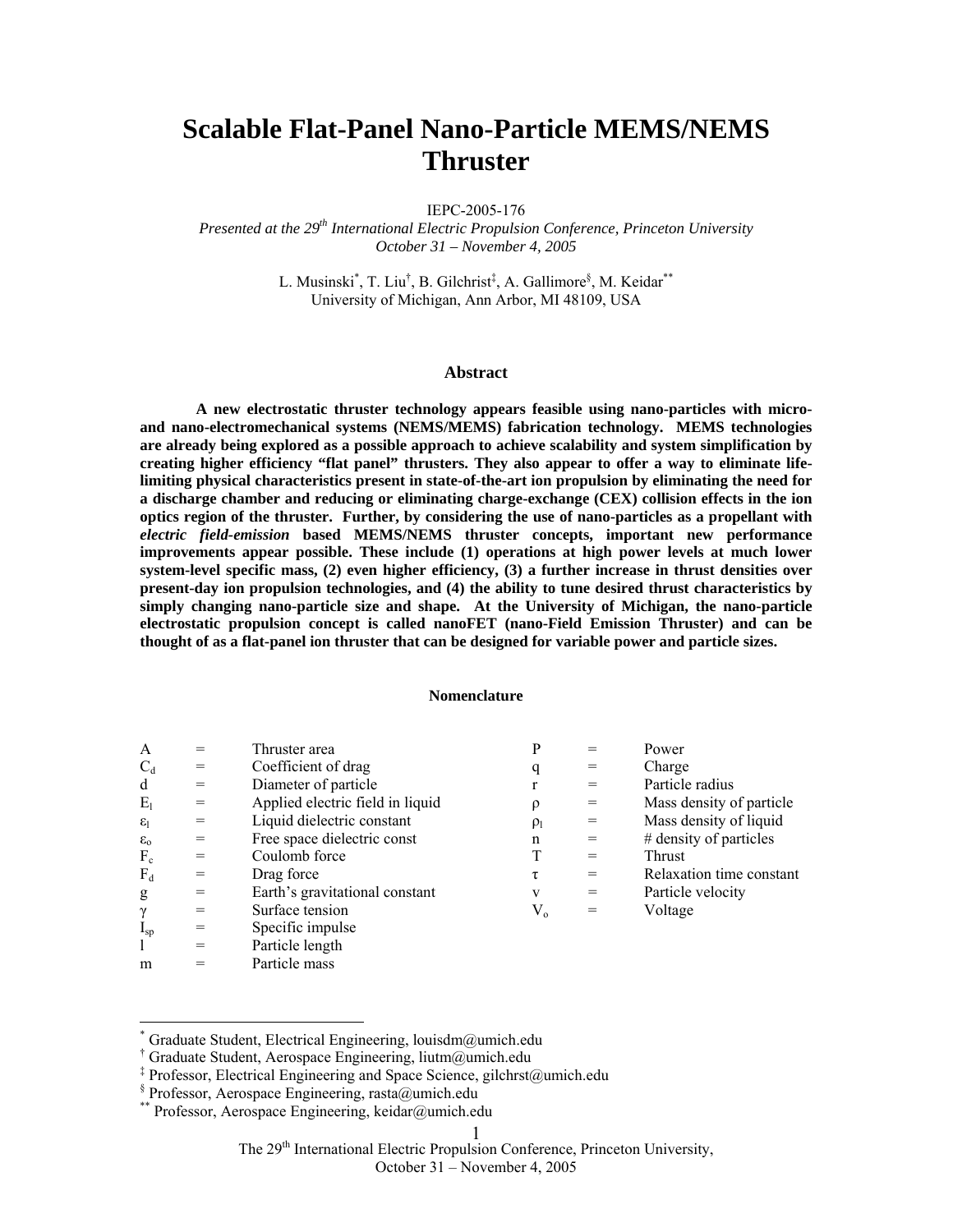# **I. Concept Overview**

[Figure 1 i](#page-0-0)s a simplified systems sketch of the flat-panel MEMS/NEMS based thruster concept that uses both nano-particles and ions as propellant. [Figure 2](#page-0-0) shows a present-day ion thruster block-diagram for comparison. The ion thruster must create plasma using a gas (e.g.  $Xe$ ) in a chamber and allow the ions to escape across an accelerating grid structure. There are several practical limitations: (1) the ionization process represents an important life-limiting factor, (2) an important fraction of the propellant is never ionized, and (3) the plasma interacts with the walls and the grid, thus generating waste heat and limiting lifetime<sup>5</sup>.





In contrast, at the core of the flat-panel thruster, we propose to use millions of MEMS/NEMS based micron-size vias, similar to what is shown in

[Figure 3,](#page-0-0) that have a multi-layer grid to establish critical electric-field levels to extract and accelerate either ions using field emission from a conducting liquid (e.g. indium) or, in a different section of the thruster, charged conducting nano-particles (Figure 4) from the surface of either an insulating or mildly conducting liquid used to transport the particles. These nano-particles will range in size from below 0.1 nm to over 100 nm.

The concept of utilizing field emission and electrostatic acceleration of ions is well known as Field Emission Electric Propulsion (FEEP). FEEP thrusters can produce specific impulses above 10,000 seconds at electrical efficiencies exceeding  $90\%$  using melted metal liquid propellant such as indium<sup>3,13</sup>. However,



**Figure 3: Two small vias shown extracting and accelerating either nano-particle or ions (likely separate vias for each kind).** 

FEEPs use needle-like emitters that require footprints many of times wider than the needle tips. Thus, their potential for being scaled-up to say multi-kW power levels is doubtful. Our concept proposes to use highly scalable MEMS/NEMS technologies applied to both nano-particle and ion propulsion and is referred to as nano-Field Emission Thruster (nanoFET).



**Figure 4: Example of a collection of unsorted nano**particles in the 100 nm diameter range<sup>1</sup>.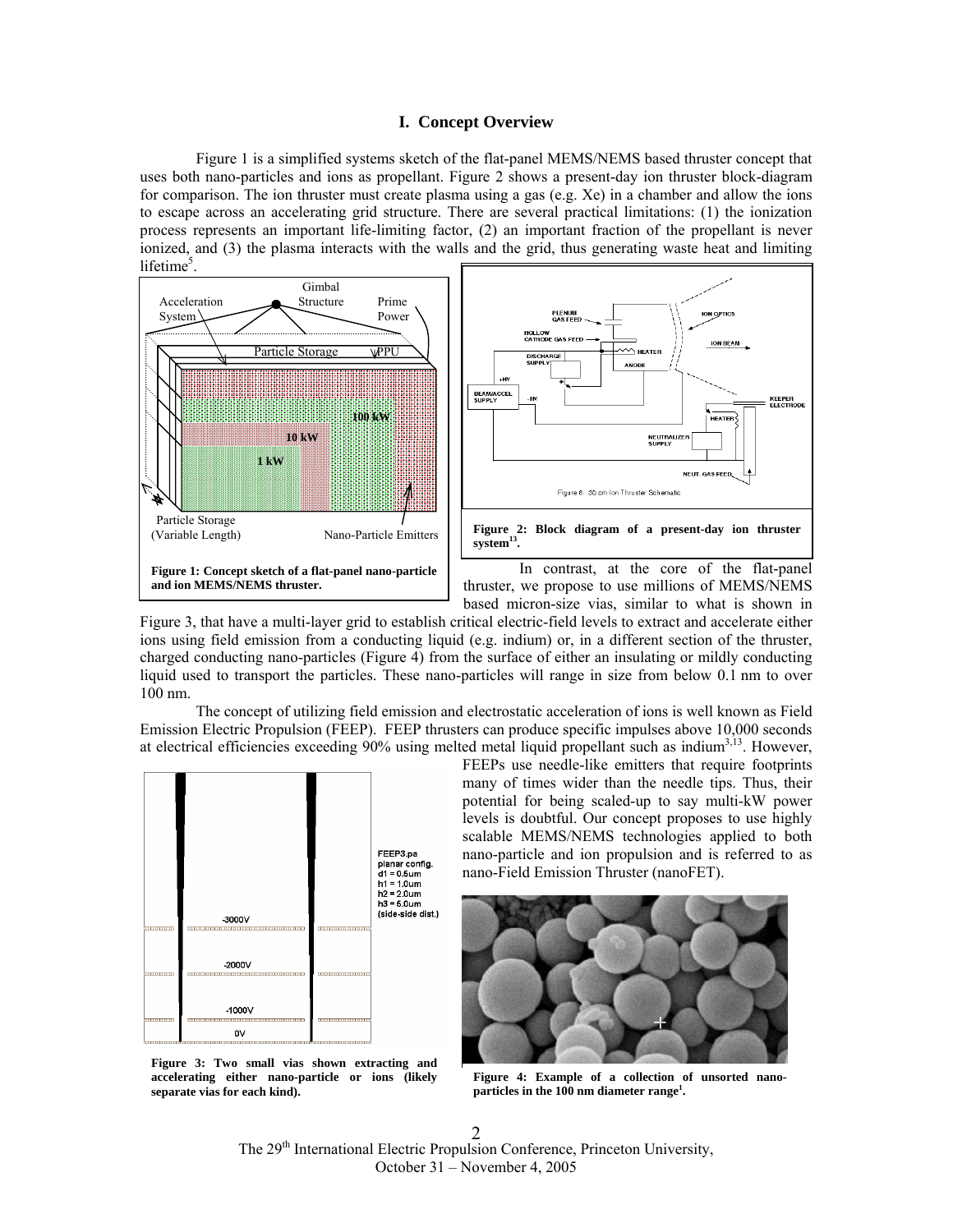As will be shown more quantitatively in a later section, the use of nano-particles in our nanoFET will allow for the ability to tune the I<sub>sp</sub> and thrust over a very broad range at high efficiency. When little thrust with a high specific impulse is required, ions should be emitted. As thrust requirements go up, small nano-particles can be used to achieve slightly higher thrust and lower I<sub>sp</sub>, and the larger nano-particles can be used for very high thrust and low Isp. The range of thrust will be principally limited by the size, shape, and density of the particles, as well as the potential that they fall through.

The use of nano-particles should be contrasted with the formation of small droplets (colloid thruster). It is known that with the right emission current and temperature, charge extraction in FEEPs can produce instabilities that sometimes result in the formation of charged microscopic droplets (colloids)<sup>5</sup>. While these droplets could in principle be used to accomplish the same goal as our nano-particles, it is difficult to control their size and a distribution is expected. *Our nanoFET propulsion concept avoids the conditions that generate colloids and allows us to tune the nano-particle size independently of other factors.* Other benefits of our nanoFET approach include the use of multiple grids for high-finesse control of ion/nano-particle extraction and acceleration processes, robust material selection for field emission surfaces to ensure long life, and the use of separate ion and nano-particle emission zones to span the 100- 10,000 s  $I_{\rm{sp}}$  range. The multiple-grid design ensures that a large accelerating potential can be applied without exceeding the breakdown potential between adjacent grids. A two-dimensional ion trajectory simulation through multiple nanoFET grids ([Figure 3\)](#page-0-0) shows that ions/nano-particles experience steady acceleration through each grid and that the use of multiple grids helps to collimate the beam, thus minimizing spreading due to space-charge effects. Thus, by reducing beam divergence and by better coupling the grid potentials to the charged particles, our multi-grid approach improves the efficiency and likely lifetime of micron-scale field emission accelerators both at high  $I_{sp}$  with ions and at lower  $I_{sp}$  with charged nano-particles.





We envision the design of nanoFET as an extension to colloid thrusters, but emitting charged conducting nano-particles of known size and charge-tomass ratios instead of charged liquid droplets which necessarily will have a distribution of sizes and chargeto-mass. Figure 5 depicts a model of a single emitter from the nano-particle thruster using an insulating liquid reservoir. These nano-spheres and cylinders would be fed into a liquid-filled reservoir and subjected to an electric field created by the acceleration grid. Particles that come into contact with the bottom electrode would become charged and pulled to the liquid surface by the electric field. If the electrostatic Coulomb force can cause nano-particles to break through the surface tension, field focusing should allow the particle to lift out of the liquid. Once extracted, the positively charged nano-particle would be accelerated by the electric field and ejected. It is also possible to consider with the same configuration a slightly conducting liquid where nano-particles arrive at the surface and are preferentially charged relative to the

surrounding surface and therefore extracted in to the vacuum and ion optics region.

Note that neutralization of the charged particles is required. However, the concept of using MEMS-based technology to manufacture arrays of small vias with biased grids (just like nanoFET) to extract electrons is well known<sup>5</sup>. These are often called FEACs - Field Emission Array Cathodes. It is also possible to bias a separate section of the grid with opposite polarity and emit both positive and negatively charged particles, eliminating the need for a neutralizer when operating in the nano-particle mode.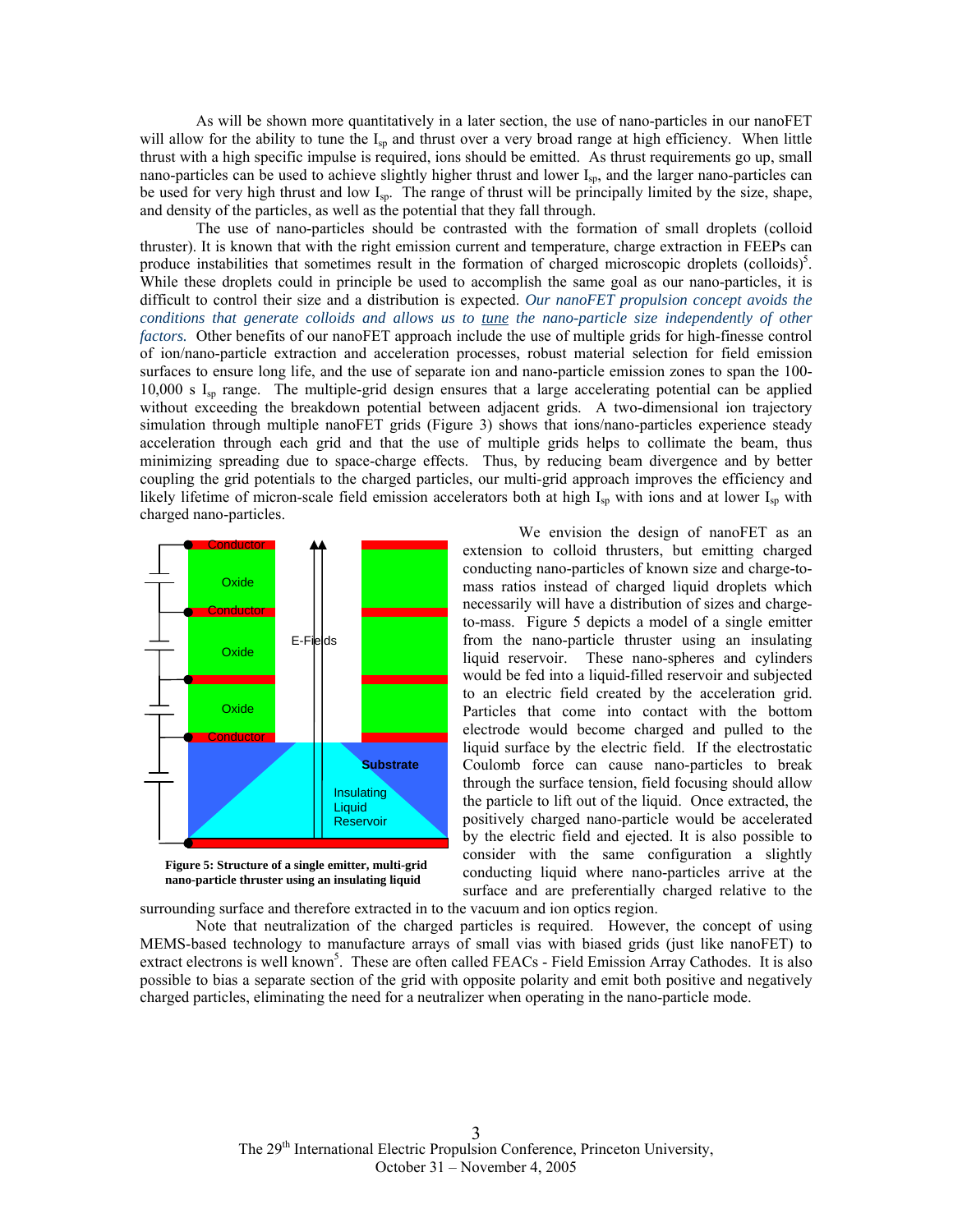# **II. The Physics Behind Nano-Particle Propulsion**

#### **A. Defining Thrust**

Without getting into the details of extraction and acceleration of nano-particles, it is possible to understand how particle charge and mass both affect thruster performance. It is interesting to recast wellknown propulsion equations to show the dependence on both the particle's mass and charge. First, thrust can be derived as

$$
T = 2(q*n)*V_o * A,
$$
 (1)

where q is the charge of the nano-particle, n is the number density of particles,  $V_0$  is the potential difference applied across the accelerating grid(s), and A is the thruster area. The power is governed by

$$
P = n^* A^* \left(\frac{2}{m}\right)^{\frac{1}{2}} \left(qV_o\right)^{\frac{3}{2}},\tag{2}
$$

where m is the mass of the particle. Now, dividing the thrust by the power, we obtain the specific thrust.

$$
\frac{T}{P} = \left(\frac{2m}{qV_o}\right)^{\frac{1}{2}}.
$$
\n(3)

The specific impulse is

$$
I_{sp} = \frac{1}{g} \left( \frac{2qV_o}{m} \right)^{\frac{1}{2}},
$$
 (4)

where *g* is the Earth's gravitational constant.

Note that the thrust-to-power ratio is *inversely proportional* to the square root of the charge-tomass ratio of the particle while the  $I_{\rm SD}$  is directly proportional to the same square root quantity. The importance of the charge-to-mass ratio lies at the foundation of some critical advantages of nano-particle propulsion over colloid thrusters and will be discussed in a later section.

#### **B. Behavior of Nano-Particles in the Liquid Reservoir**

Understanding the behavior of conducting particles in a liquid subjected to an electric field is of great importance to nano-particle propulsion technology. Most investigations of this topic have consisted of millimeter-sized spheres and cylinders placed in an insulating liquid between parallel planar electrodes with a potential difference applied between them<sup>17</sup>. Under the influence of an electric field, the particles become charged and bounce back and forth between the electrodes due to the Coulomb force, exchanging charge at every collision.

It is important to note that the following discussion only applies to the case when the liquid carrier is insulating. The easiest way to see how the particles are set into motion is to look at the forces acting on them, which are the Coulomb force and drag force:

$$
F_c = qE
$$
 (5)  $F_d = C_d \frac{\pi}{8} d^2 \rho_l v^2$ . (6)<sup>16</sup>

Here, q is the charge on the particle, v is the particle velocity,  $C_d$  is the coefficient of drag, and d is the particle diameter. Note that gravitational and buoyancy forces are neglected in zero gravity. To determine the equation governing the particle's motion, simply apply Newton's force equation to obtain

$$
m\frac{d^2z}{dt^2} = F_c - F_d.
$$
 (7)

The particles' trajectories can be realized by numerically solving this equation.

It is possible to determine the charge acquired by a particle in contact with an electrode in the presence of an electric field by calculating the electric field intensity at the surface of the particle and applying Gauss's law. Felici predicted the charge acquired by spherical and cylindrical particles to go as<sup>17</sup>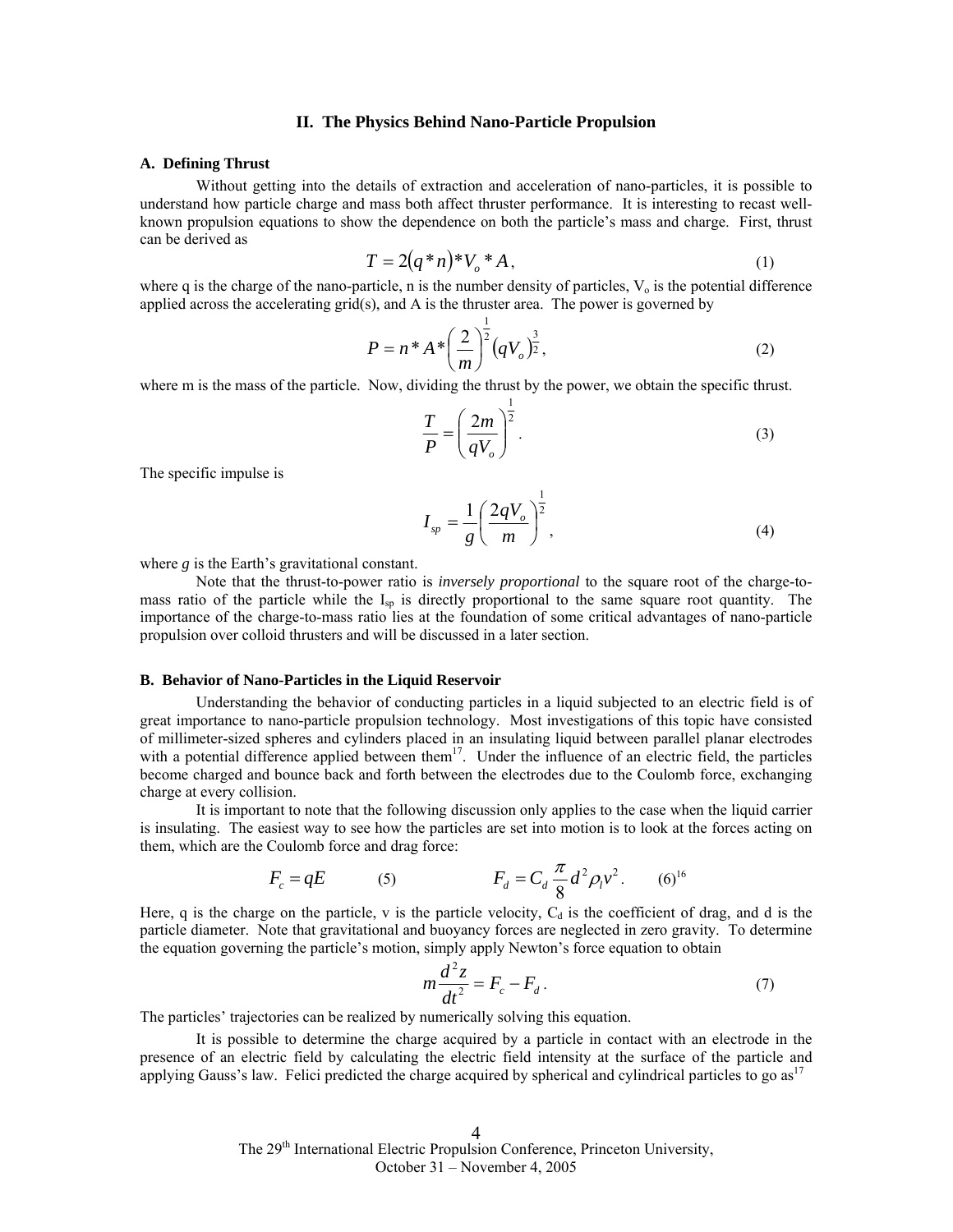$$
q_{sph} = 4\pi r^2 \varepsilon_\ell \frac{\pi^2}{6} E \qquad (8) \qquad q_{cyl} = \frac{\pi \ell^2 \varepsilon_\ell E}{\ln \left(\frac{2\ell}{r}\right) - 1}, \qquad (9)
$$

where r is the nano-particle radius,  $\ell$  is the cylinder length, E is the electric field in the liquid, and  $\varepsilon_1$  is the dielectric constant of the liquid.

Once the particle begins to move away from one electrode, it will begin to lose charge to the liquid at a rate determined by the liquid conductivity  $(\sim 3.33*10^{-13}$  S/m for silicone oil). The charge loss will go as

$$
q(t) = q_o e^{-t/\tau}
$$
 (10)

where  $\tau = \varepsilon \sqrt{\sigma}$  and is termed the electrical relaxation time constant. Therefore, in order to emit charged nano-particles, the electrical charge relaxation time should be large compared to the time it takes the nanoparticles to be transported through the liquid to the surface.

Once the particles reach the liquid surface, the surface tension force will resist particle extraction. Surface tension is of great importance because it becomes a dominant force for particles at the micron scale and smaller. This is because it decreases linearly with the scale of the particle while all other forces decrease by a higher power. For example, the gravitational force is proportional to the volume of the particle and therefore decreases as a power of three. Similarly, the drag force is dependent on the surface area of a particle so it decreases as a power of two.

We are concerned with the ability to utilize an electric field to extract a charged nano-particle through the surface of a liquid. To approximate the minimum field strength and particle charge required for particle extraction, it is necessary to ensure that the Coulomb force is greater than the surface tension force, which is given as

$$
F_s = \gamma \ell_{\text{eff}} \tag{11}
$$

where  $\gamma$  is the surface tension of the liquid and  $\ell_{\text{eff}}$  is the effective radius of the particle. Setting the Coulomb force equal to the surface tension force and solving for the minimum required electric field for particle extraction, we obtain the following expressions for the spherical and cylindrical cases:

$$
E_{\text{sph,min}} = \sqrt{\frac{3\mathcal{H}_{\text{eff}}}{2\pi^3 r^2 \varepsilon_{\ell}}} \qquad (12) \qquad E_{\text{cyl,min}} = \sqrt{\frac{\mathcal{H}_{\text{eff}}\left(\ln\left(\frac{2\ell}{r}\right) - 1\right)}{\pi \ell^2 \varepsilon_{\ell}}} \qquad (13)
$$

Returning to the thrust equations at the beginning of this section, we can see that the specific charge (charge-to-mass ratio) is very important in determining the thrusting performance. One advantage of nano-particle propulsion is the ability to control this parameter accurately as well as change it depending on the thrusting needs. The specific charge of spherical and cylindrical particles can be calculated to be

$$
\left(\frac{q}{m}\right)_{\text{sph}} = \varepsilon_{\ell} \frac{\pi^2}{2r\rho} E \qquad (14) \qquad \left(\frac{q}{m}\right)_{\text{cyl}} = \varepsilon_{\ell} \frac{\ell}{\left(\ln\left(\frac{2\ell}{r}\right) - 1\right) r^2 \rho} E \, . \qquad (15)
$$

Note that the specific charge of a spherical particle is dependent on the particle radius, density, and the applied electric field, and for the cylindrical particle the specific charge is dependent on the same variables with the addition of the particle length. This additional control parameter will allow for greater tunability. We will be considering both spherical and cylindrical particles as propellant sources. The cylindrical particles offer a greater specific charge range due to the additional length parameter but may introduce other problems such as becoming entangled with others within the liquid reservoir (e.g. a carbon nanotube).

# **III. New Propulsion Levels of Performance Using Nano-Particles**

Nano-particle propulsion provides important performance improvements over state-of-the-art ion, colloid, and possibly other thrusters in terms of thrust efficiency, specific impulse, specific thrust, thrust density, scalability, lifetime concerns, complexity of design, and specific mass.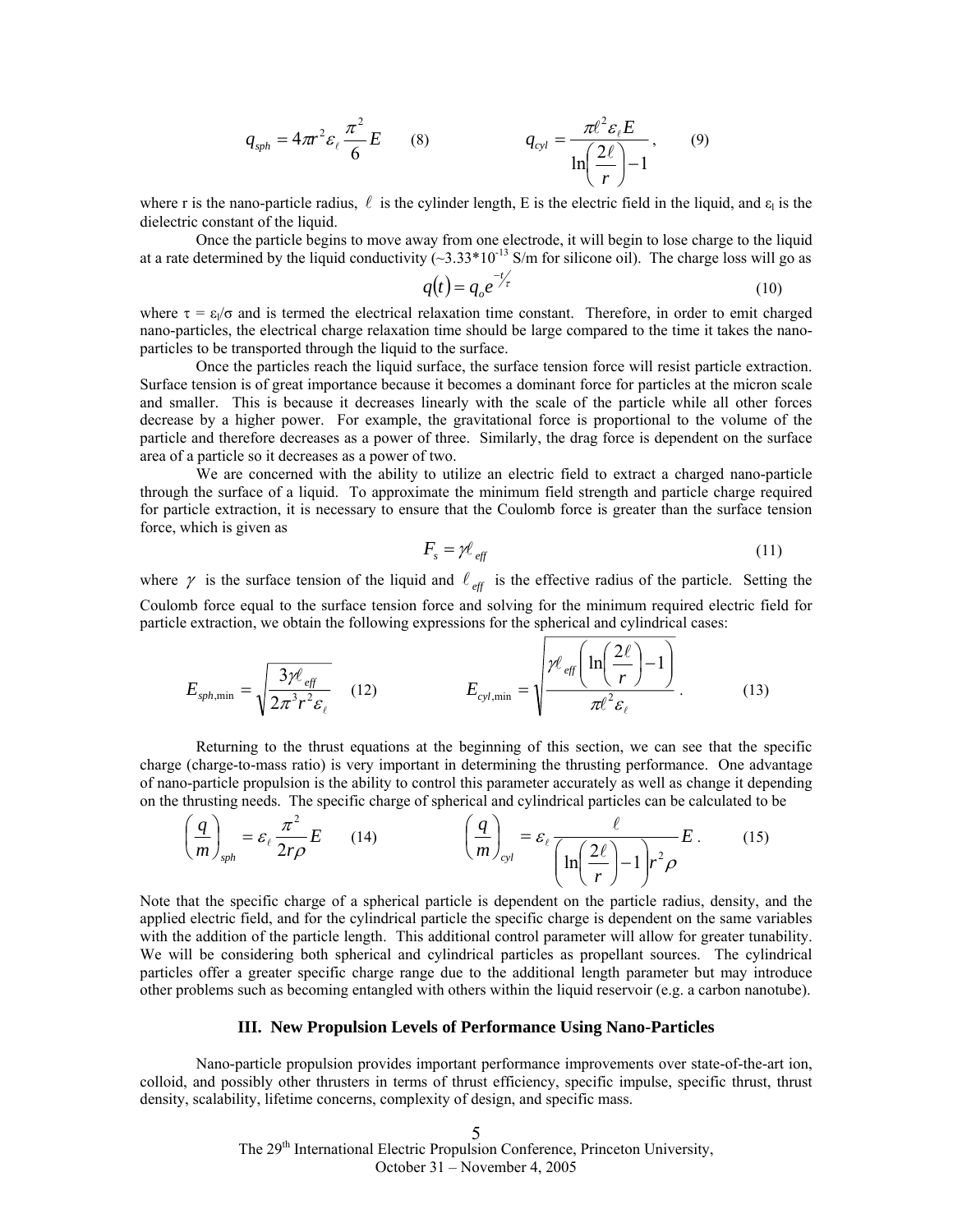### **A. Thrust Efficiency**

Colloid thrusters are one approach to achieve similar claims as described here for nano-particles in a liquid carrier. However, nano-particles give greater control of specific charge of each particle. Further, the use of nano-particles should decrease the losses associated with Taylor cone formation.

A comparison of efficiency with other state of the art electrostatic thrusters is shown in Figure 6. The graph suggests that substantial improvements at both the low  $I_{\rm SD}$  and high  $I_{\rm SD}$  modes should be possible. Both nano-particle and ion emission modes of operation are shown.



**Figure 6: Improved efficiency for entire Isp range using nano-particles and ions<sup>18</sup>**

**Figure 7: Highly scalable specific impulse and thrust-topower using nano-particles and ions 18**

## **B. Specific Impulse and Specific Thrust Range**

A significant improvement in the specific thrust and specific impulse range is possible if the specific charge of the particles can be adjusted and controlled. Figure 7 compares the expected specific thrust and  $I_{\rm SD}$  when using cylindrical nano-particles with a length ranging from 20 nm to 270 nm, the radius ranging from 1 nm to 10 nm, and the accelerating potential ranging from 1500 to 9000 V to other state-ofthe-art thrusters.

#### **C. Thrust Density**

State-of-the-art ion thrusters must operate substantially below the space-charge limit to assure proper ion-optic operation which would otherwise significantly increase sputtering damage and therefore decrease life-time. The ion thruster architecture is such that a slow moving ion plasma is drawn across a small gap. For nano-particles, we predict that a different analysis is needed. Isolated emitters operate independently of each other and the condition of importance is whether the amount of charge in the micronsized hole is close to the charge determined by the capacitance across the gap (gate-to-propellant via). Further, even if nanoFET does approach an equivalent space-charge limit, since the charge may be contained in a fewer number of particles, it should be possible to operate much closer to this limit without degradation.

#### **D. Thruster Lifetime**

The lifetime of ion thrusters is limited due to erosion from charge exchange (CEX) collisions in the ion optics region and the discharge plasma source. The CEX collision occurs when a high energy ion collides with a low energy neutral and results in a low energy ion and a high energy neutral. The resulting ion strikes the conducting grid causing erosion. Both of these problems are eliminated when using nanoparticle technology. Since only ions or charged nano-particles exist in the NEMS/MEMS grid structures there would be no charge exchange and because no plasma is generated, there would be no discharge plasma source.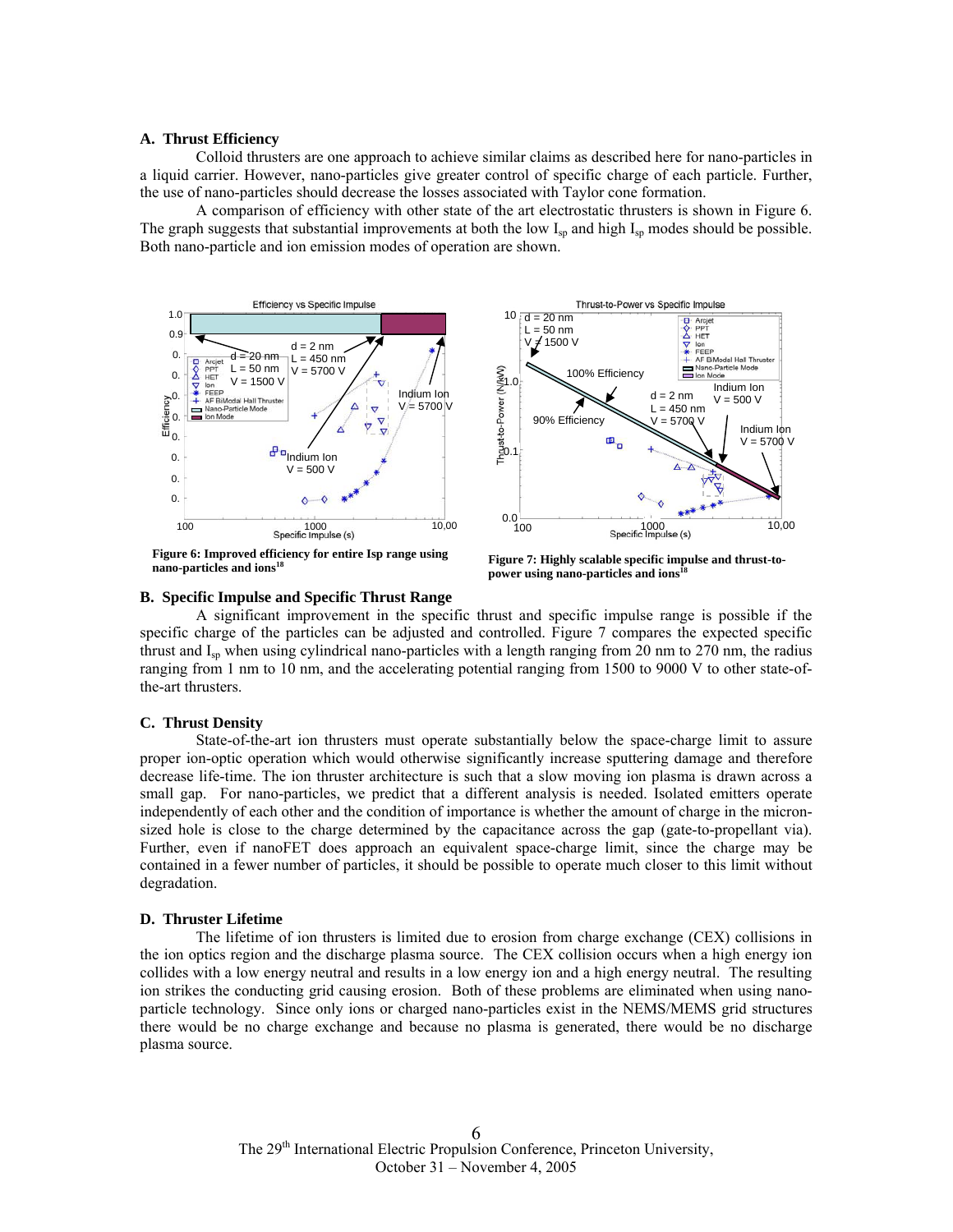## **E. Improved Specific Mass**

While engine life is a critical constraint in many mission planning scenarios, a related and equally constraining thruster characteristic is specific mass. High thruster specific mass increases the mass of a space vehicle. This increase in vehicle mass can increase the needed "burn time" the thrusters must provide to accelerate the spacecraft to the required ∆V and places constraints on the spacecraft trajectory. For example, a heavy spacecraft would have to avoid certain orbits around moons in the Jovian system to minimize the risk of being captured or pulled in by the planetary body. Thus, increased system specific mass reduces the mission envelope the spacecraft can operate in.

Nano-particle technology addresses the specific mass through a number of design features. Ultralong life could reduce the number of thrusters needed for a given mission. While individual conventional thrusters may be sufficiently light for a variety of missions, their insufficient lifespan means that multiple thrusters will be needed for a given "power slot" to accomplish the mission. For example, a 100 kW spacecraft will actually need eight 25-kW ion thrusters if the life of each engine is only half that required to fulfill the mission. In the example above, only four of the long-lived nano-particle thrusters would be needed. Moreover, the potentially higher thrust density of the thruster reduces the size of each thruster; i.e., one 100-kW thruster has less mass than four 25-kW conventional thrusters.

### **F. Simple Design**

The "flat panel" concept (Figure 5) means that the propellant management system and powerprocessing unit are integrated right on the thruster, which reduces mass and integration complexity. Lastly, the "flat panel" thruster is smaller than conventional ion thrusters and will not need the magnets, grids, and discharge channel walls that account for the bulk of the mass of the latter.

## **IV. Conducting vs. Insulating Liquid Carrier**

Further theoretical and experimental research will be required to determine which method of liquid carrier will work best: conducting or insulating. Both methods have their own advantages and disadvantages, which will be discussed in this section. The case of an insulating liquid carrier (Figure 5) was discussed in a previous section, where the particle is charged when it is in contact with the bottom electrode due to the presence of an electric field. Once the particle is charged, it would be transported to the liquid/vacuum interface by way of Coulomb's force. This force would continue to extract the particle through the liquid surface, accelerate, and finally eject it.

The case of a mildly conducting liquid would work much differently due to the absence of electric fields within the liquid (Figures 8). Since there are no significant fields in the liquid, another method must be devised to transport the particles to the liquid surface where they would be charged. Current ideas involve mixing the liquid (by heating, acoustic waves, etc.), which should allow particles to randomly approach the liquid surface. Upon approaching the surface, the (cylindrical) particles will align themselves, as suggested in Figure 9, due to polarization charging. If the electric field can focus on the tip of the particle, there will be preferential charging, and with sufficient charging the particle can be extracted through the **Figure 9: Nano-particles extracted and accelerated.**



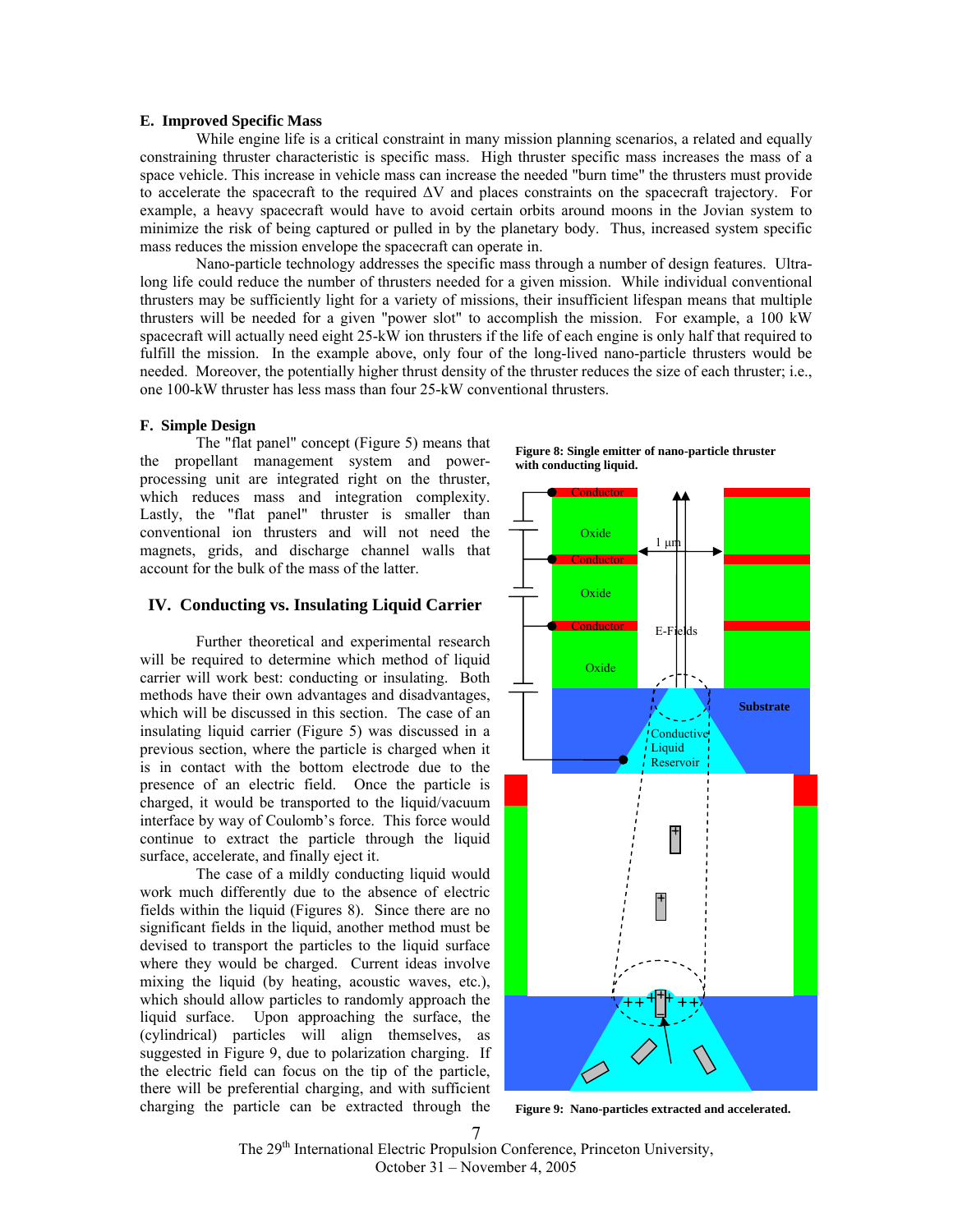surface tension. An estimate of charge is given by equations 8 and 9 replacing  $\varepsilon_1$  with  $\varepsilon_0$ . Once charged and extracted, the particle would be accelerated and ejected just as in the insulating liquid case.

Since the behavior of the particles within the liquid is highly dependent on the conductivity of the liquid, there are several advantages and disadvantages of each scenario.

# **A. Advantages of an Insulating Liquid**

- The transport of particles within the liquid to the surface can take advantage of electric fields that can be independently established.
- The movement of new particles into the reservoir may be handled in a similar manner by utilizing localized (pulsed) electric fields as well as other possible methods. This allows particles to be moved within the liquid, rather than moving the liquid itself.
- The formation of Taylor cones or other surface irregularities should be less likely and therefore particle emission should be more uniform.

## **B. Advantages of a Conducting Liquid**

• The electric fields at the surface of the liquid should be normal to the surface and therefore more in the thrusting direction, which will help to prevent accelerating the particles into the grid structure.

## **C. Disadvantages of an Insulating Liquid**

The electric fields at the surface of the liquid may have components tangential to the surface, which may accelerate particles into the grid unless the particle is extracted near the center of the hole in the accelerating grids. This is because the particles reach a low terminal velocity within the viscous liquid and may not have the momentum to keep from being accelerated in the horizontal direction and into the grid structure.

# **D. Disadvantages of a Conducting Liquid**

- The surface of the liquid would have charge density, which may induce Taylor cones of some sort.
- The movement of particles would require either moving the liquid along with the particles or some non-electric method (thermal, ultrasonic) to move just the particles.

# **V. Future Experiments**

We are developing a series of initial experiments to better understand nano-particle propulsion. The

objectives of these initial experiments are to 1) determine the behavior of particles in insulating and conducting liquids subjected to an electric field, 2) prove the feasibility of extracting particles from a liquid by way of electric field, and 3) identify appropriate liquid and nano-particle characteristics for in-space operation. Some experiments will be scaled-up, but we are also proceeding to develop micro-structure experiments.

The micro-structure experiments will allow micro- and nano-sized particles and use a MEMS accelerating gate structure. MEMS gates are conducting grid structures that can be placed over a flat surface to apply an electric field to that surface. The advantage of the MEMS gate over metal screens is that they allow micron-scale or closer surface proximities, thus allowing the application of similarly strong electric fields as metal screens at modest voltages. These MEMS gates are currently being developed at the University of Michigan to be integrated with nano-structured surfaces such as cubic boron nitride and carbon nano-tubes for "tip-less" electron field-emission cathodes (FEC) and are being adopted for initial nanoFET experiments. Such FEC would be usable as a neutralizer for the nanoFET system to maintain charge balance during thruster



**Figure 10: First-generation MEMS gate design showing the viewing windows etched into the bulk silicon. Each viewing window contains tens of thousands of emission channels. The current MEMS gate is a secondgeneration design.**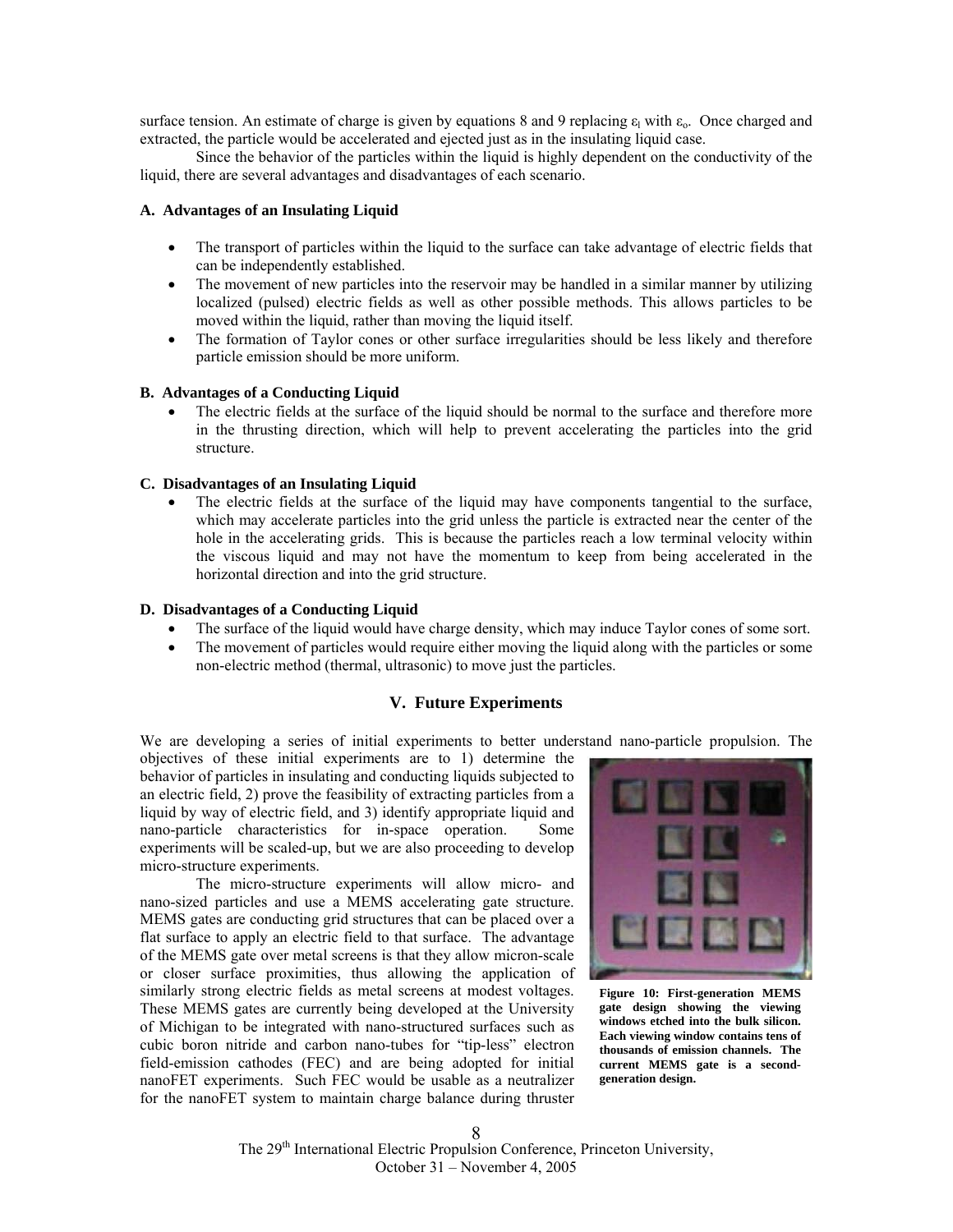operation. A reversed bias on the MEMS gate could be used to provide the electric fields  $(\sim 1E6 \text{ V/cm})$ needed to extract the nano-particles using modest bias voltages (< 300 V).

The MEMS gate consists of a conductive layer placed over a dielectric spacer with channels arrayed throughout the structure to permit passage of nano-particles or electrons. Use of micro-fabrication techniques enables the dielectric spacer to be made very thin, with the latest iteration of the MEMS gate having micron-scale dielectric thickness. By placing the conductive layer closer to the emission material; electric fields are concentrated and the bias voltage needed to achieve emission is reduced. Numerical simulations indicates that an approximate 1:1 ratio between the dielectric thickness and the channel diameter produces uniform field lines, so nano-particles used with the current iteration of the MEMS gate must have diameters on the order of hundreds of nanometers or less.

Gate layers are supported in a bulk silicon square with 1-cm sides. Ten viewing windows are etched in the bulk silicon to expose the emission channels, with each viewing window containing tens of thousands of emission channels. The top surface of the MEMS gate is a metal layer to facilitate wire bonds to the gate, and open regions are present that enable the gate to be clamped down upon the emission interface. Note that the present iteration of the MEMS gate is a prototype design that is undergoing optimization. More advanced micro-fabrication techniques will be employed in the future following device characterization and integrated testing. Optimizations include reducing the gap to decrease



**Figure 11: Gate fabrication process** 

required extraction voltages and increasing the transparency. A stacked gate design is also under consideration to decouple the extraction and acceleration stages<sup>14</sup>. Figure 12 shows an older version of the MEMS gate design with 12 viewing windows instead of the current ten<sup>15</sup>.

The MEMS gates are fabricated via optical lithography and doped silicon wafers to minimize voltage drops within the gate. Micro-fabrication techniques used in the process are outlined below and are also shown in Figure 13.

- 1. One side of the silicon wafer is subjected to boron ion implantation to create a sub-micron thick region of highly doped silicon. This highly doped layer serves as the conductive gate layer and also as the etch stop for the final wet etch process. By using ion implantation rather than depositing a separate layer, a thin conductive layer can be formed to reduce gate current collection while still retaining sufficient structural robustness to resist rupture during gate handling and integration.
- 2. Low-stress silicon nitride of micron-scale thickness is grown on top of the highly doped silicon layer to serve as the dielectric spacer. The silicon nitride provides a slight tensile stress to keep the gate layers from peeling away from the bulk silicon. With a dielectric constant above 1E7 V/cm, silicon nitride is able to withstand the electric field strengths required for both nano-particle extraction and field emission.
- 3. Contact lithography is used to pattern the emission channels and backside scribe lanes. Spaced microns apart center-to-center, the emission channels are created using highly anisotropic reactive ion etch (RIE). The scribe lanes are also formed via RIE.
- 4. On the unprocessed side of the silicon wafer, a metal layer is deposited to form a surface that facilitates wire bonding to the MEMS gate. Good conductivity exists between the wire bond surface and the heavily doped gate layer due to the low resistivity of the bulk silicon.

The 29<sup>th</sup> International Electric Propulsion Conference, Princeton University, October 31 – November 4, 2005

#### $\Omega$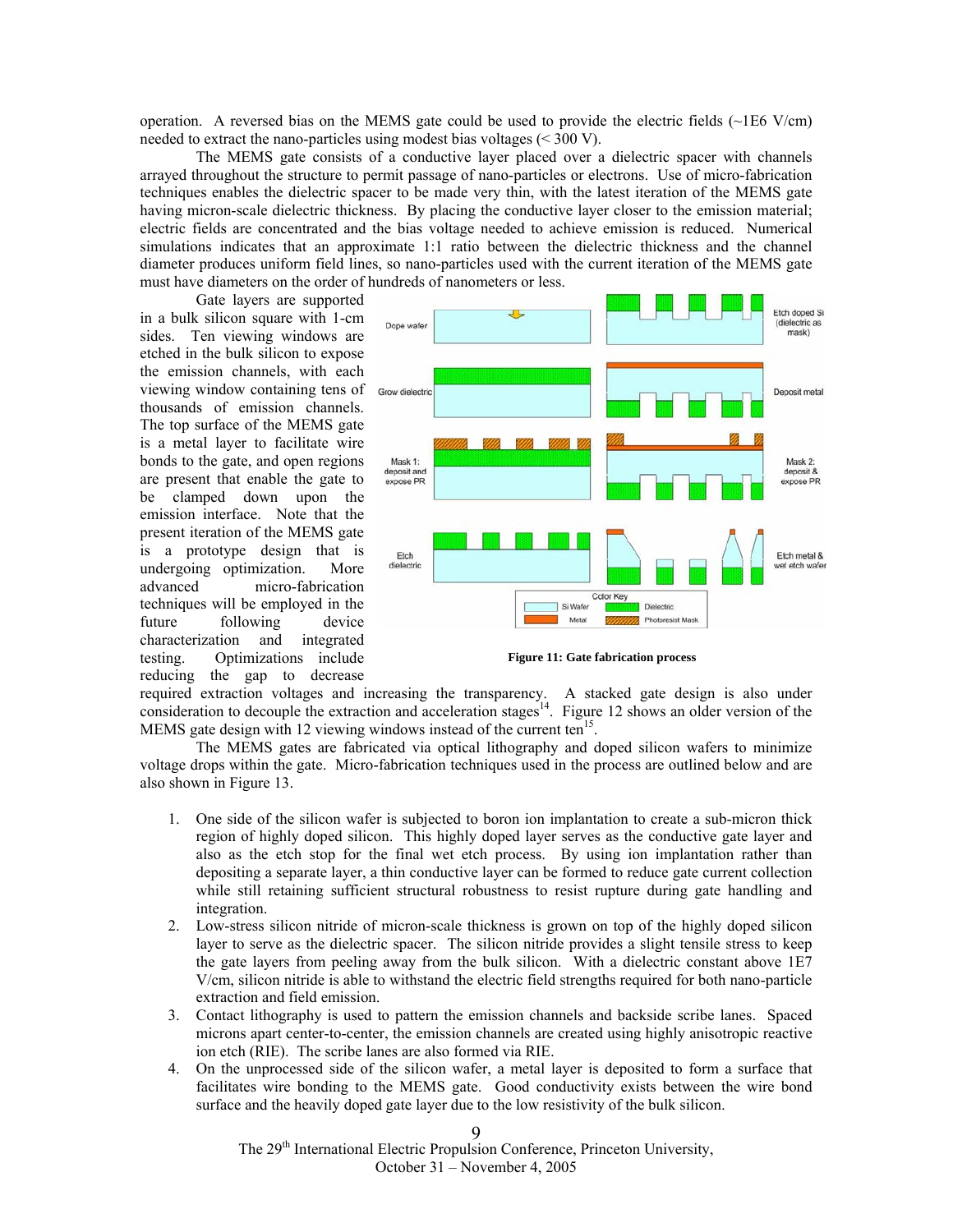5. Optical lithography is used to pattern the viewing windows and the front-side scribe lanes on the gold layer. A dissolved wafer process using ethylene diamine pyrocatechol (EDP) etches the viewing windows in the bulk silicon to expose the emission channels. With scribe lanes on both sides of the wafer, the gate structures are separated from each other as the final step of the EDP bath. This self-dicing prevents the particulate contamination and potential rupturing of the gate layers that could result from mechanical dicing.

To improve yield for the MEMS gates, test chips are included in the fabrication run to monitor each process step. These test chips would verify the presence of emission channels and the conductive ionimplanted layer following fabrication, and the test chips would also provide an indication of spatial variability during the fabrication process.

### **VI. Degrees of Freedom**

The design of the nano-particle propulsion system leaves many degrees of freedom to obtain the ideal propulsion characteristics. There are three areas of the system that must be considered: the nanoparticles, liquid in the reservoir, and the emitter.

The ability to choose the size, shape, and composition of the nano-particles gives rise to multiple options. As discussed before, we have the option to control the specific charge simply by determining the size and shape. This allows the thrust to power ratio to be varied easily. Other choices include the conductivity and density of the particles.

The choice of liquid will determine how the particles behave before and during extraction. Some important liquid characteristics are surface tension, viscosity, conductivity, polarity, permittivity, temperature effects, and behavior in a vacuum. For example, the surface tension will need to be strong enough to keep the liquid in the reservoir while weak enough to allow the particle to be extracted.

The size of the emitter opening and the gap between the grids offer more degrees of freedom. Note that the breakdown of the dielectric is around  $300 \text{ V/µm}^9$ .

## **VII. Conclusion**

The investigation of the fundamentals of a MEMS/NEMS based flat-panel electric thruster along with the understanding of feasibility for nano-particle electric propulsion should provide important information on the prospects for an improved reliability and highly scalable propulsion system capable of operating over a large range of thrust and I<sub>sp</sub>. Using MEMS/NEMS based field emission, it should be possible to improve lifetime by eliminating an ion thruster's discharge chamber and issues associated with CEX erosion in the ion optics region. Finally, it offers many degrees of freedom that allow it to be tweaked for the needs of various missions.

We are proceeding to investigate several fundamental questions about the nanoFET concept. Scaled experiments are being developed to validate the basic concepts for both emission and transport of the nano-particles.

#### **VIII. Acknowledgments**

Special thanks to Kimberly Appel and Robert Hower at the University of Michigan's Solid State Electronics Laboratory for their help in designing the MEMS gate fabrication process.